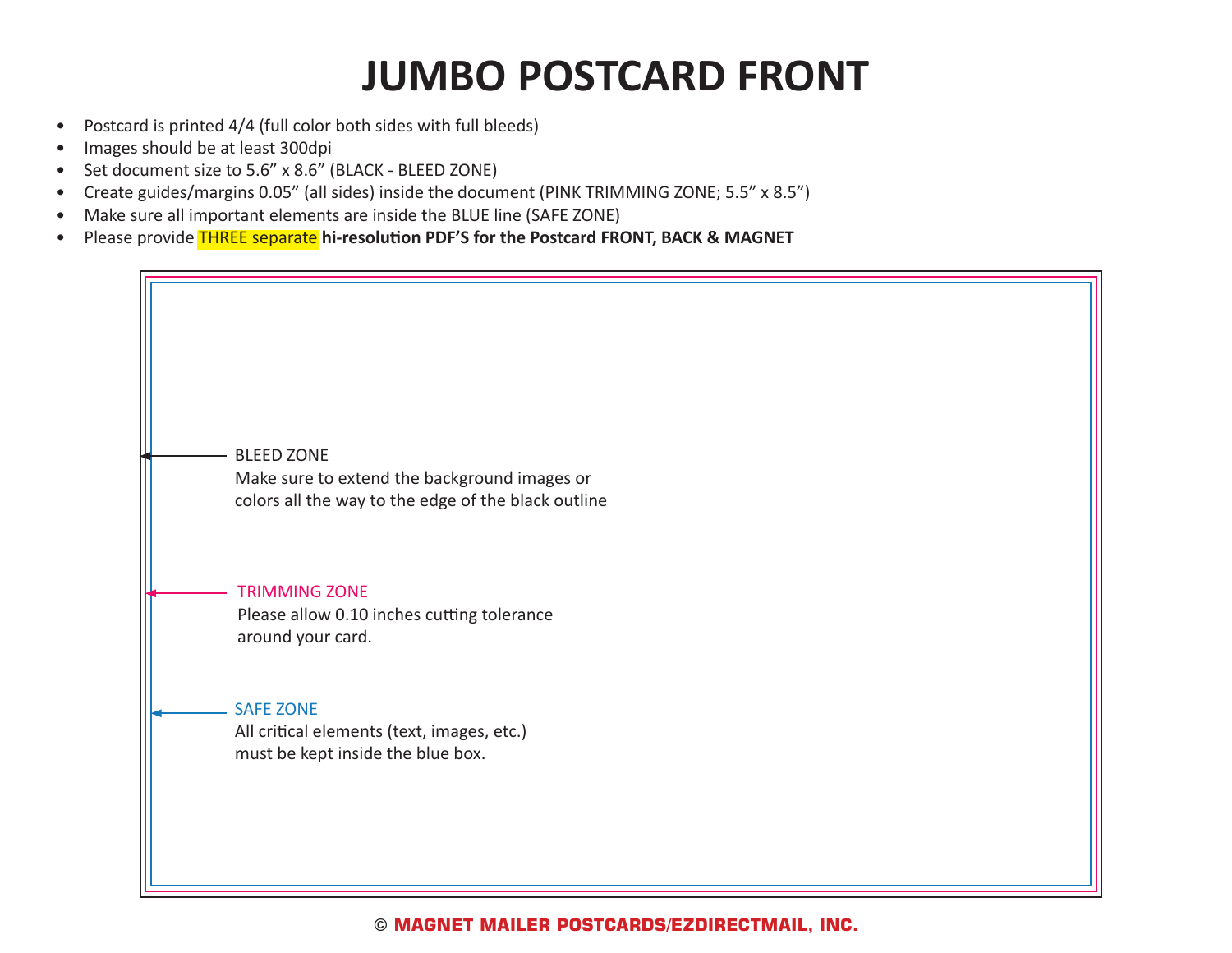# **JUMBO POSTCARD BACK (STANDARD MAGNET)**

- Postcard is printed 4/4 (full color both sides with full bleeds)
- Images should be at least 300dpi
- Set document size to 5.6" x 8.6" (BLACK BLEED ZONE)
- Create guides/margins 0.05" (all sides) inside the document (PINK TRIMMING ZONE; 5.5" x 8.5")
- Make sure all important elements are inside the BLUE line (SAFE ZONE)
- Please provide THREE separate **hi-resolution PDF'S for the Postcard FRONT, BACK & MAGNET**



*Please add our mailing indicia to your final design*



#### **© MAGNET MAILER POSTCARDS/EZDIRECTMAIL, INC.**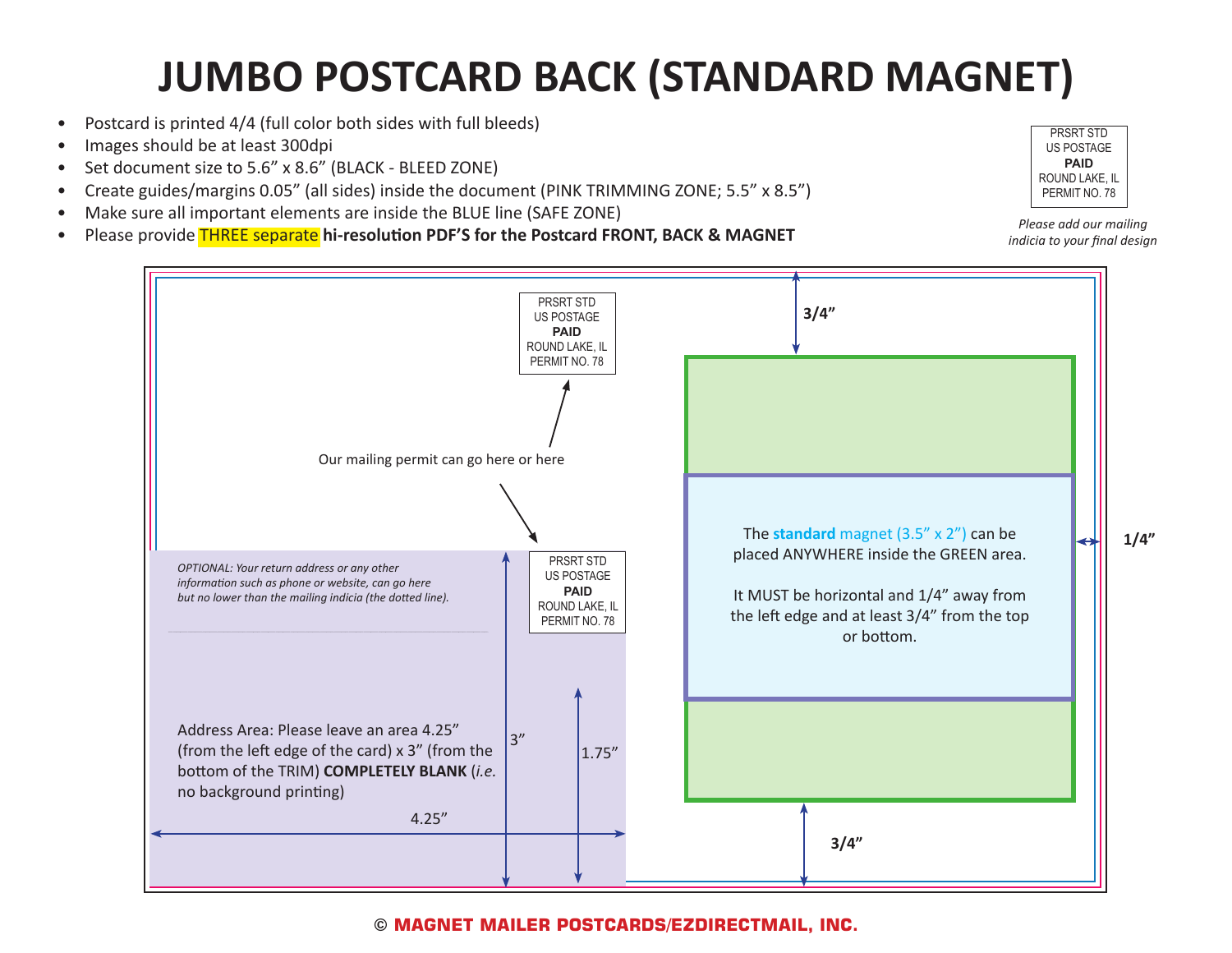## **JUMBO POSTCARD BACK (LARGE MAGNET)**

- Postcard is printed 4/4 (full color both sides with full bleeds)
- Images should be at least 300dpi
- Set document size to 5.6" x 8.6" (BLACK BLEED ZONE)
- Create guides/margins 0.05" (all sides) inside the document (PINK TRIMMING ZONE; 5.5" x 8.5")
- Make sure all important elements are inside the BLUE line (SAFE ZONE)
- Please provide THREE separate **hi-resolution PDF'S for the Postcard FRONT, BACK & MAGNET**



*Please add our mailing indicia to your final design*



### **© MAGNET MAILER POSTCARDS/EZDIRECTMAIL, INC.**